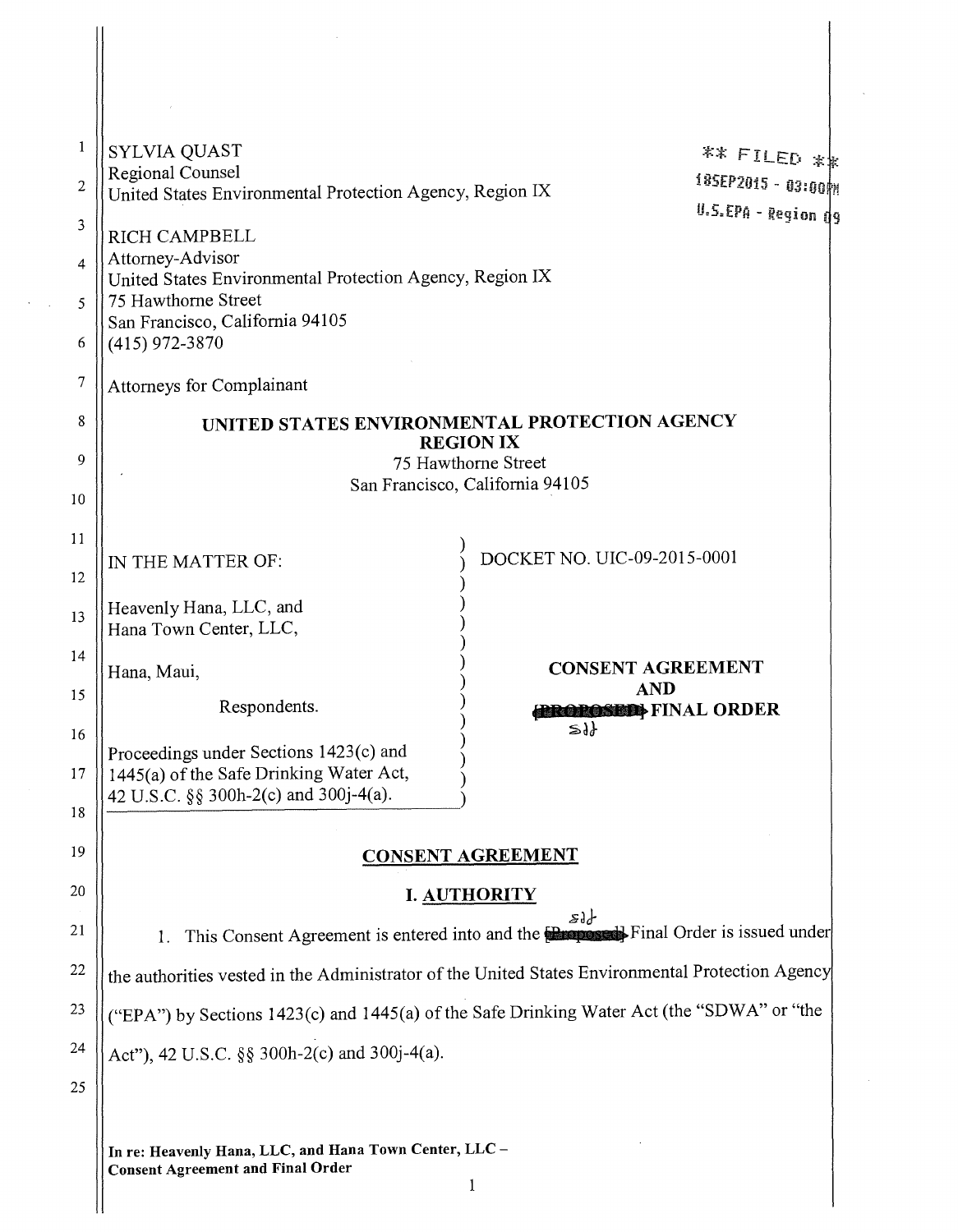2. The Administrator has delegated the authority to enter into this Consent Agreement and issue a Final Order ("CA/FO") to the Regional Administrator of EPA Region IX. The Regional Administrator in turn has delegated the authority to enter into this Consent Agreement to the Director of the Enforcement Division, EPA Region IX.

3. In accordance with this authority, and with the "Consolidated Rules of Practice Governing the Administrative Assessment of Civil Penalties and the Revocation/Termination or Suspension of Permits," 40 C.F.R. Part 22 (hereinafter "Consolidated Rules of Practice"), the Director of the Enforcement Division, EPA Region IX, and Heavenly Hana, LLC, and Hana Town Center, LLC ("Respondents"), together referred to as "the Parties," hereby agree to the terms of this Consent Agreement and to the issuance of the proposed Final Order.

4. In accordance with 40 C.F.R. §§ 22.13(b), 22.18(b)(2) and 22.45(b), issuance of this CA/FO commences this proceeding, which will conclude when the Final Order becomes effective pursuant to Part IV of this CA/FO.

5. Part II of this CA/FO contains a concise statement of the factual and legal basis for the alleged violations of the SDWA, together with the specific provisions of the SDWA and implementing regulations that Respondents are alleged to have violated, in accordance with 40 C.F.R. § 22.18(b)(2).

# 18

# II. STIPULATIONS AND FINDINGS

EPA alleges the following:

6. Pursuant to Part C of the Act, 42 U.S.C. §§ 300h to 300h-8, EPA has promulgated regulations establishing minimum requirements for Underground Injection Control ("UIC") programs, to prevent underground injection that endangers drinking water sources. These regulations are set forth at 40 C.F.R. Part 144.

25 7. "Underground injection" means the subsurface emplacement of fluids by well injection. 42 U.S.C. § 300h(d)(l); 40 C.F.R. § 144.3.

In re: Heavenly Hana, LLC, and Hana Town Center, LLC Consent Agreement and Final Order 2

5

 $\overline{2}$ 

 $\mathbf{1}$ 

3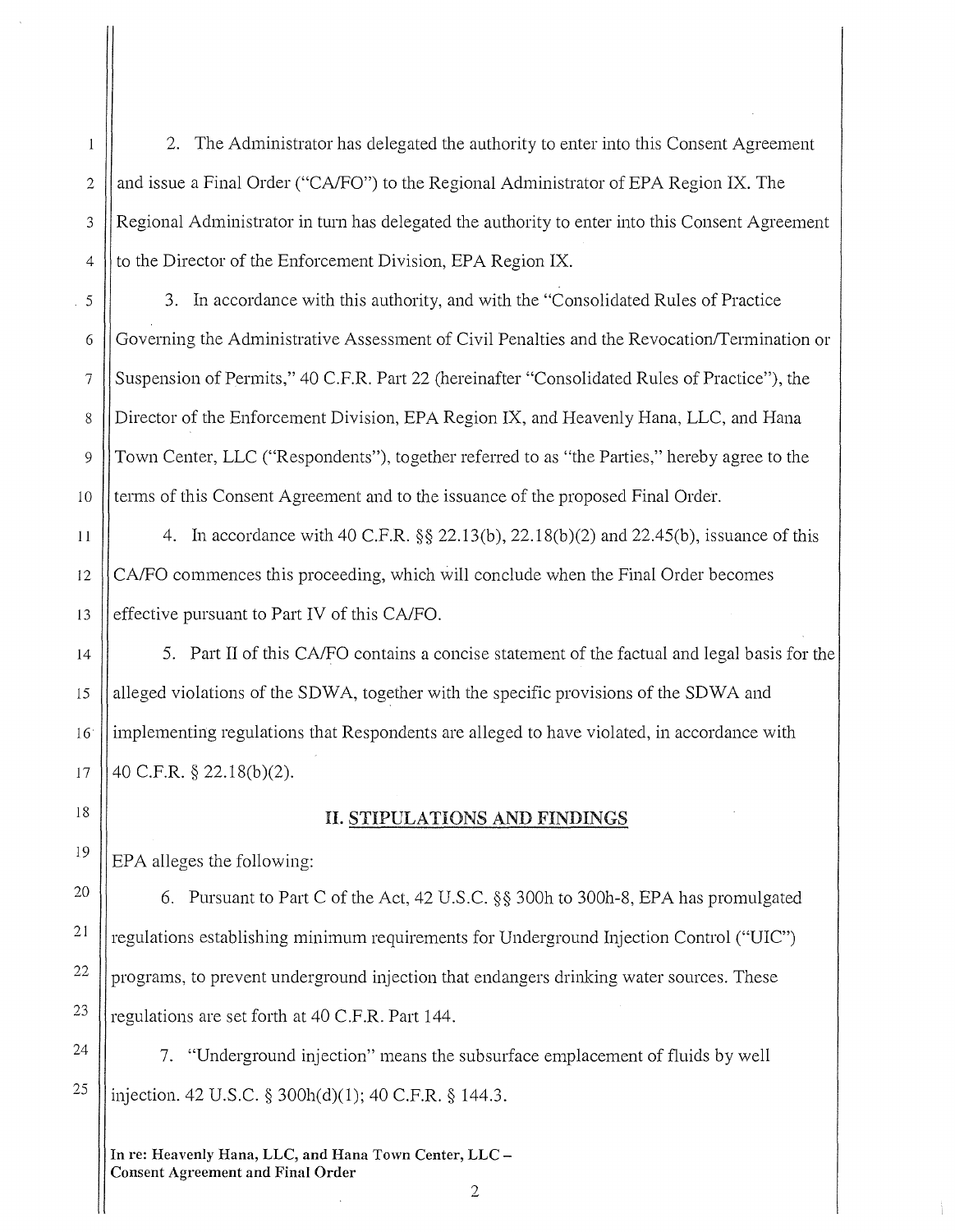8. "Well injection" means the subsurface emplacement of fluids through a well. 40 C.F.R. § 144.3.

9. A "cesspool" is a "drywell," which in turn is a "well," as those terms are defined in 40 C.F.R. § 144.3. "Large capacity cesspools" (or "LCCs") include "multiple dwelling, community or regional cesspools, or other devices that receive sanitary wastes, containing human excreta, which have an open bottom and sometimes perforated sides." 40 C.F.R. § 144.81(2). LCCs do not include single family residential cesspools or non-residential cesspools which receive solely sanitary waste and have the capacity to serve fewer than 20 persons per day. *Id.* 

9 JO 10. UIC program regulations classify LCCs as Class V UIC injection wells. 40 C.F.R. § 144.80(e).

11 12 11. Class V UIC injection wells are considered a "facility or activity" subject to regulation under the UIC program. 40 C.F.R. § 144.3.

12. "Owner or operator" means the owner or operator of any "facility or activity" subject to regulation under the UIC program. 40 C.F.R. § 144.3.

15 16 17 18 13. The "owner or operator" of a Class V UIC well must comply with Federal UIC requirements in 40 C.F.R. parts 144 through 147, and must also comply with any other measures required by States or an EPA Regional Office UIC Program to protect underground sources of drinking water. 40 C.F.R. § 144.82.

14. Owners or operators of existing LCCs were required to have closed them no later than April 5, 2005. 40 C.F.R. §§ 144.84(b)(2) and 144.88.

21 22 23 24 15. Pursuant to Section 1422(c) of the SDWA, 42 U.S.C. § 300h-l(c), and 40 C.F.R. Part 147 Subpart M, § 147.601, EPA administers the UIC program in the State of Hawaii. This DIC program consists of the program requirements of 40 C.F.R. Parts 124, 144, 146, 147 (Subpart M), and 148.

25

2

 $\overline{1}$ 

3

4

5

6

7

8

13

14

I 9

20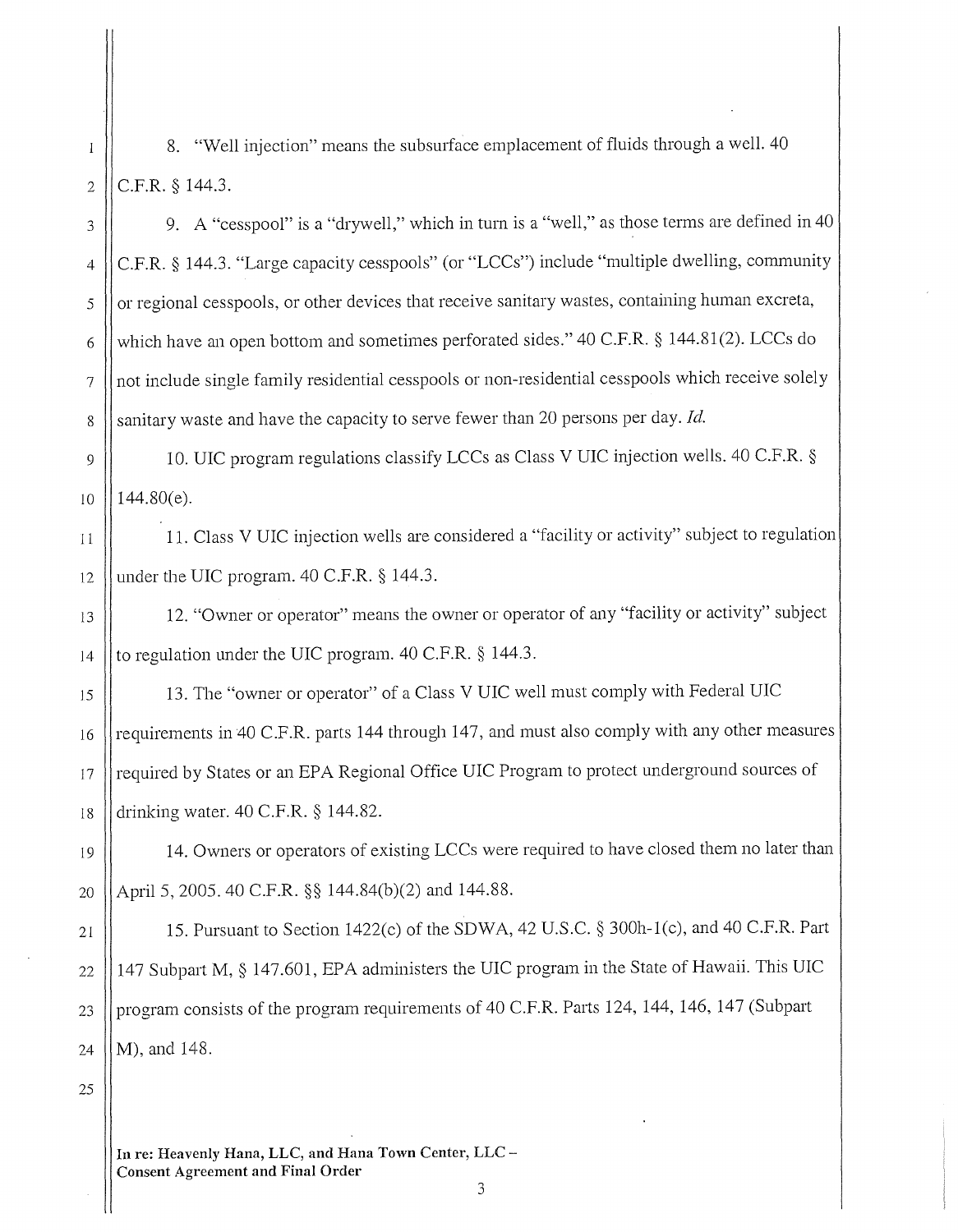16. Respondents are each a limited liability company incorporated in the State of Colorado, and thus each qualifies as a "person" within the meaning of Section 1401(12) of the SDWA, 42 U.S.C. § 300f(12), and 40 C.F.R. § 144.3.

17. Respondents Heavenly Hana, LLC and Hana Town Center, LLC own and/or operate 14 cesspools alleged by EPA to be LCCs (listed in Attachment A to this CA/FO) located at the Travaasa Hotel Hana Resort at 5031 Hana Highway, Hana, Maui (the "Property"), and each is an "owner or operator," as that term is defined at 40 C.F.R. § 144.3.

18. Since May 2010, Respondents Heavenly Hana, LLC and Hana Town Center, LLC have failed to close the 14 cesspools alleged to be LCCs referred to in Paragraph 17 by April 5, 2005, and are therefore in violation of 40 C.F.R. §§ 144.84(b)(2) and 144.88.

19. Pursuant to Section 1423(c)(l) of the SDWA, 42 U.S.C. § 300h-2(c)(l), and 40 C.F.R. § 19.4, EPA may issue an order either assessing an administrative civil penalty of not more than \$16,000 per day per violation up to a maximum of \$187,500, or requiring compliance, or both, against any person who violates the SDWA or any requirement of an applicable UIC program.

20. Pursuant to Section  $1445(a)(1)(A)$  of the SDWA, 42 U.S.C. § 300 $i-4(a)$ , EPA may require any person who is subject to the SDWA's requirements to submit information relating to such person's compliance with those requirements.

18

20

19

15

16

17

14

### III. SETTLEMENT TERMS

The Parties agree as follows:

A. General Provisions

21 22 23 21. Respondents admit the jurisdictional allegations contained in this CA/FO, and agree not to contest, in any administrative *ot* judicial forum, EPA' s jurisdiction to enter into this CA/FO or to enforce this CA/FO's terms.

25 24 22. Respondents neither admit nor deny the specific factual allegations set forth in this CA/FO.

4

In re: Heavenly Hana, LLC, and Hana Town Center, LLC Consent Agreement and Final Order

*2*  3

 $\mathbf{1}$ 

5

6

7

8

9

4

10

11

12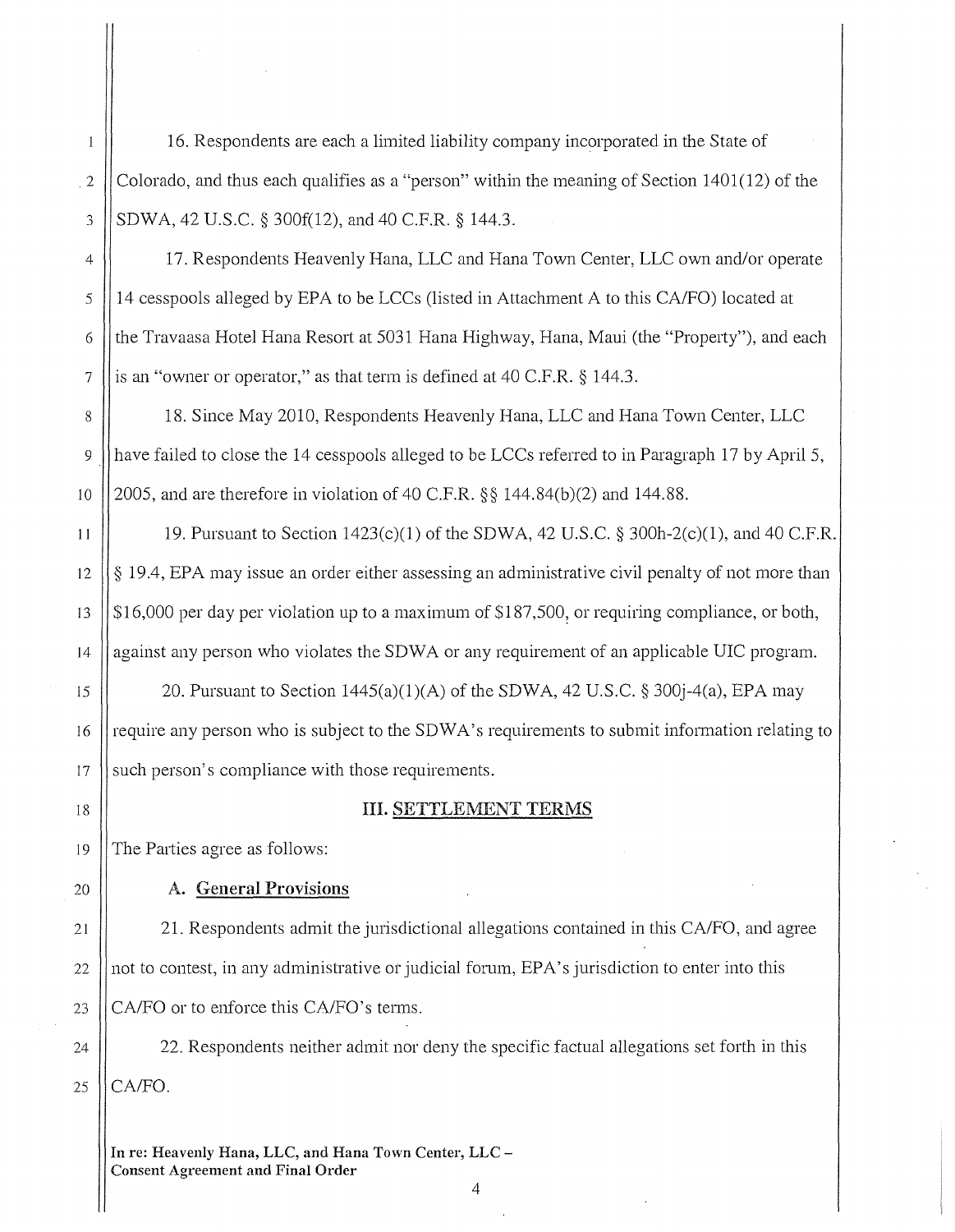23. Respondents consent to the issuance of this CA/FO and the conditions specified herein, including the assessment and payment of the administrative civil penalty in accordance with this CA/FO's terms.

24. Respondents waive any right to a hearing under Section  $1423(c)(3)$  of the SDWA, 42 U.S.C. § 300h-2(c)(3), and waive any and all remedies, claims for relief and otherwise available rights to judicial or administrative review that Respondents may have with respect to any issue o fact or law set forth in this CA/FO, including any rights of judicial review under the SDWA or the Administrative Procedures Act, 5 U.S.C. §§ 701-706, providing for judicial review of final agency action.

25. This CA/FO, inclusive of all exhibits, appendices, and attachments, is the entire agreement between the Parties to resolve EPA's civil penalty claim against Respondents for the specific SDWA violations identified in this CA/FO. Full compliance with this CA/FO, which includes payment of administrative civil penalties of \$187 ,500, shall constitute full settlement only of Respondents' liability for federal civil penalties for the SDWA violations specifically identified in this CA/FO, and shall constitute full compliance with Respondents' obligations to close the LLCs at the Property once Respondents have complied with Paragraphs 40 and 41.

26. The provisions of this CA/FO shall apply to and be binding upon Respondents, their officers, directors, agents, servants, authorized representatives, employees, and successors or assigns. Action or inaction of any persons, firms, contractors, employees, agents, or corporations acting under, through, or for Respondents shall not excuse any failure of Respondents to fully perform their obligations under this CA/FO.

27. Issuance of this CA/FO does not in any case affect the right of EPA to pursue appropriate injunctive or other equitable relief or criminal sanctions for any violations of law, except with respect to those claims that have been specifically resolved pursuant to Paragraph 25 above.

In re: Heavenly Hana, LLC, and Hana Town Center, LLC Consent Agreement and Final Order

25

24

5

6

7

 $\overline{2}$ 

 $\mathbf{1}$ 

3

4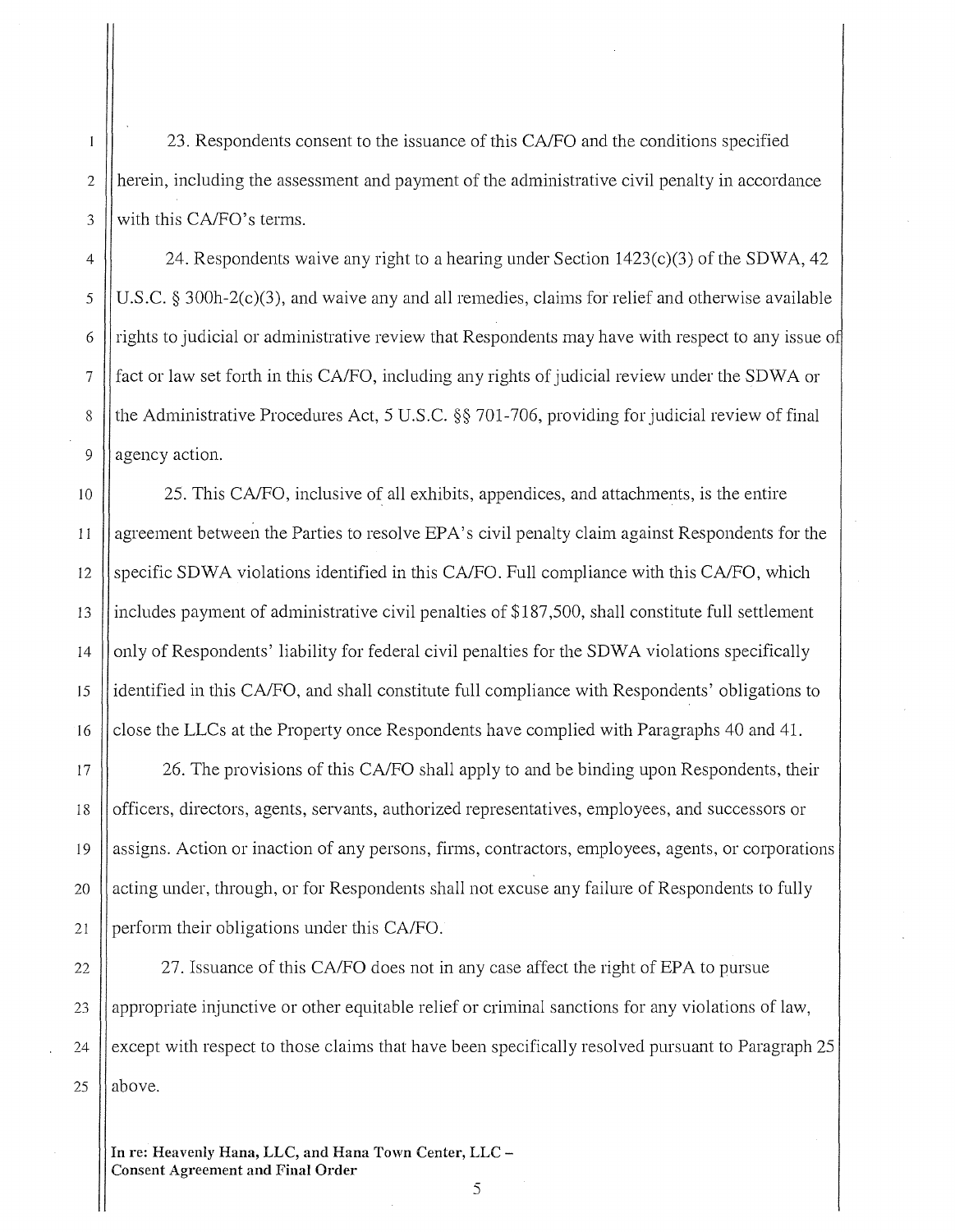28. This CA/FO is not a permit or modification of a permit, and does not affect Respondents' obligation to comply with all federal, state, local laws, ordinances, regulations, permits, and orders. Issuance of, or compliance with, this CA/FO does not waive, extinguish, satisfy, or otherwise affect Respondents' obligation to comply with all applicable requirements of the SDWA, regulations promulgated thereunder, and any order or permit issued thereunder, except as specifically set forth herein.

29. This CA/FO does not constitute a waiver, suspension, or modification of the requirements of any federal, state, or local statute, regulation or condition of any permit issued thereunder, including the requirements of the Act and accompanying regulations.

30. EPA reserves any and all legal and equitable remedies available to enforce this CA/FO, as well as the right to seek recovery of any costs and attorneys' fees incurred by EPA in any actions against Respondents for noncompliance with this CA/FO. Violation of this CA/FO shall be deemed a violation of the SDWA.

31. Unless otherwise specified, the Parties shall each bear their own costs and attorneys fees incurred in this proceeding.

32. This Consent Agreement may be executed and transmitted by facsimile, email or other electronic means, and in multiple counterparts, each of which shall be deemed an original, but all of which shall constitute an instrument. If any portion of this Consent Agreement is determined to be unenforceable by a competent court or tribunal, it is the Parties' intent that the remaining portions shall remain in full force and effect.

33. The undersigned representative of each party certifies that he or she is duly and fully authorized to enter into and ratify this Consent Agreement.

22 23 24

25

**In re: Heavenly Hana, LLC, and Hana Town Center, LLC Consent Agreement and Final Order**  6

15

16

17

18

19

20

21

 $\overline{2}$ 

 $\mathbf{1}$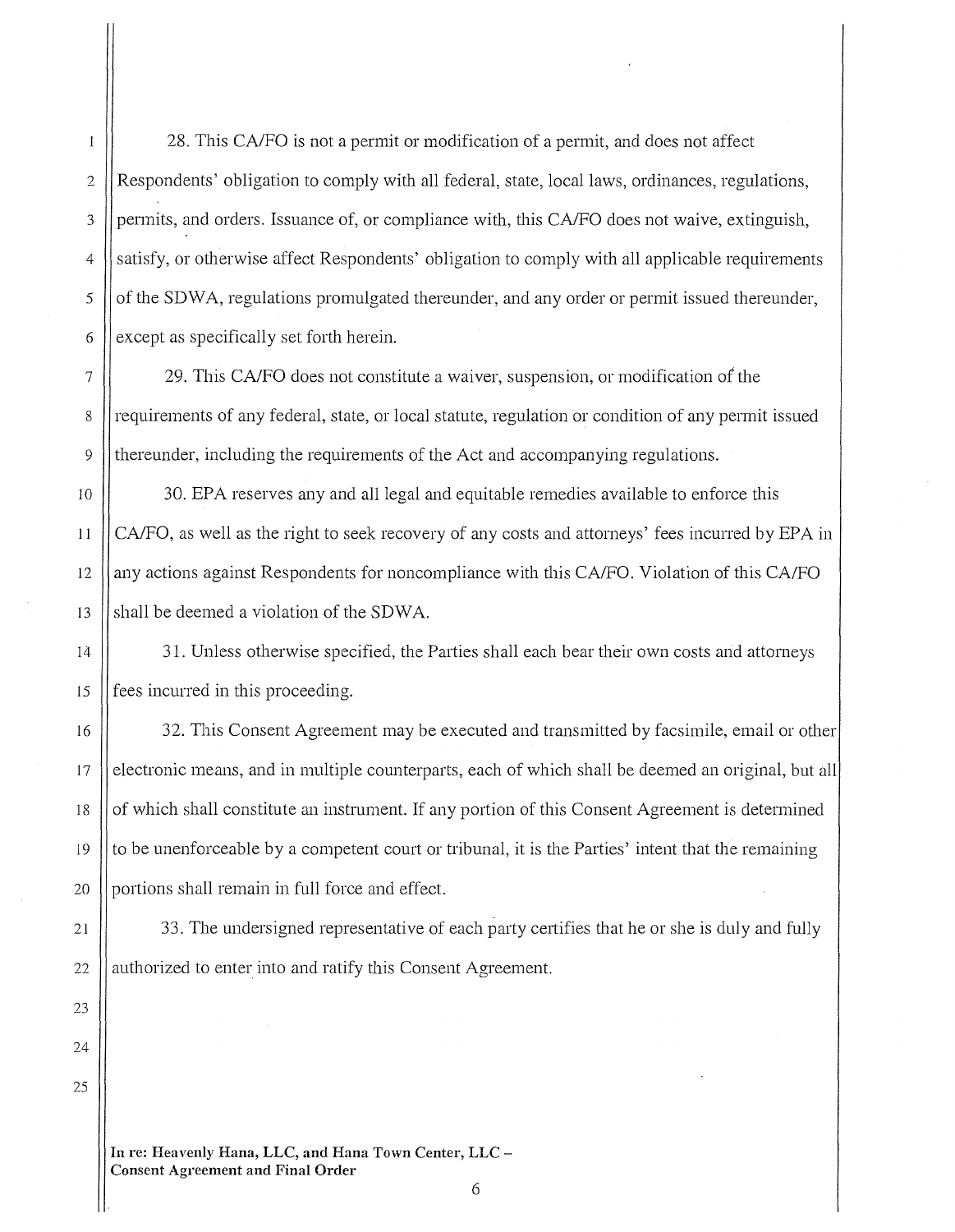# B. **Penalty**

 $\mathbf{1}$ 

| $\sqrt{2}$     | 34. Respondents together agree to pay to the United States a single administrative civil           |                                                                                           |
|----------------|----------------------------------------------------------------------------------------------------|-------------------------------------------------------------------------------------------|
| 3              | penalty of One Hundred Eighty-Seven Thousand Five Hundred Dollars (\$187,500) no later than        |                                                                                           |
| $\overline{4}$ | 30 days following the Effective Date of the Final Order (hereafter referred to as the "Due Date"). |                                                                                           |
| 5              |                                                                                                    | 35. Respondents may pay the penalty by check (mail or overnight delivery), wire transfer, |
| 6              | ACH, or online payment. Payment instructions are available at:                                     |                                                                                           |
| 7              | http://www2.epa.gov/financial/makepayment. Payments made by a cashier's check or certified         |                                                                                           |
| 8              | check must be payable to the order of "Treasurer, United States of America" and delivered to the   |                                                                                           |
| 9              | following address:                                                                                 |                                                                                           |
| 10             | U.S. Environmental Protection Agency<br>Fines and Penalties                                        |                                                                                           |
| 11             | Cincinnati Finance Center<br>P.O. Box 979077                                                       |                                                                                           |
| 12             | St. Louis, Missouri 63197-9000                                                                     |                                                                                           |
| 13             | 36. Respondents must provide a letter with evidence of the payment made pursuant to                |                                                                                           |
| 14             | Paragraphs 34 and 35 above, accompanied by the title and docket number of this action, to the      |                                                                                           |
| 15             | EPA Region 9 Regional Hearing Clerk, the EPA Region 9 Enforcement Division Compliance              |                                                                                           |
| 16             | Officer, and the EPA Region 9 Office of Regional Counsel attorney, via United States mail, at      |                                                                                           |
| 17             | the following addresses:                                                                           |                                                                                           |
| 18             | Regional Hearing Clerk                                                                             | Aaron Setran, Compliance Officer                                                          |
| 19             | U.S. Environmental Protection Agency                                                               | U.S. Environmental Protection Agency<br>Region 9 - Enforcement Division                   |
| 20             | Region 9 - Office of Regional Counsel<br>75 Hawthorne Street (ORC-1)                               | 75 Hawthorne Street (ENF-3)                                                               |
| 21             | San Francisco, CA 94105                                                                            | San Francisco, CA 94105                                                                   |
| 22             | Rich Campbell, Attorney<br>U.S. Environmental Protection Agency                                    |                                                                                           |
| 23             | Region 9 - Office of Regional Counsel<br>75 Hawthorne Street (ORC-2)                               |                                                                                           |
| 24             | San Francisco, CA 94105                                                                            |                                                                                           |
| 25             |                                                                                                    |                                                                                           |
|                |                                                                                                    |                                                                                           |

**In re: Heavenly Hana, LLC, and Hana Town Center, LLC Consent Agreement and Final Order** 

7  $\frac{1}{2}$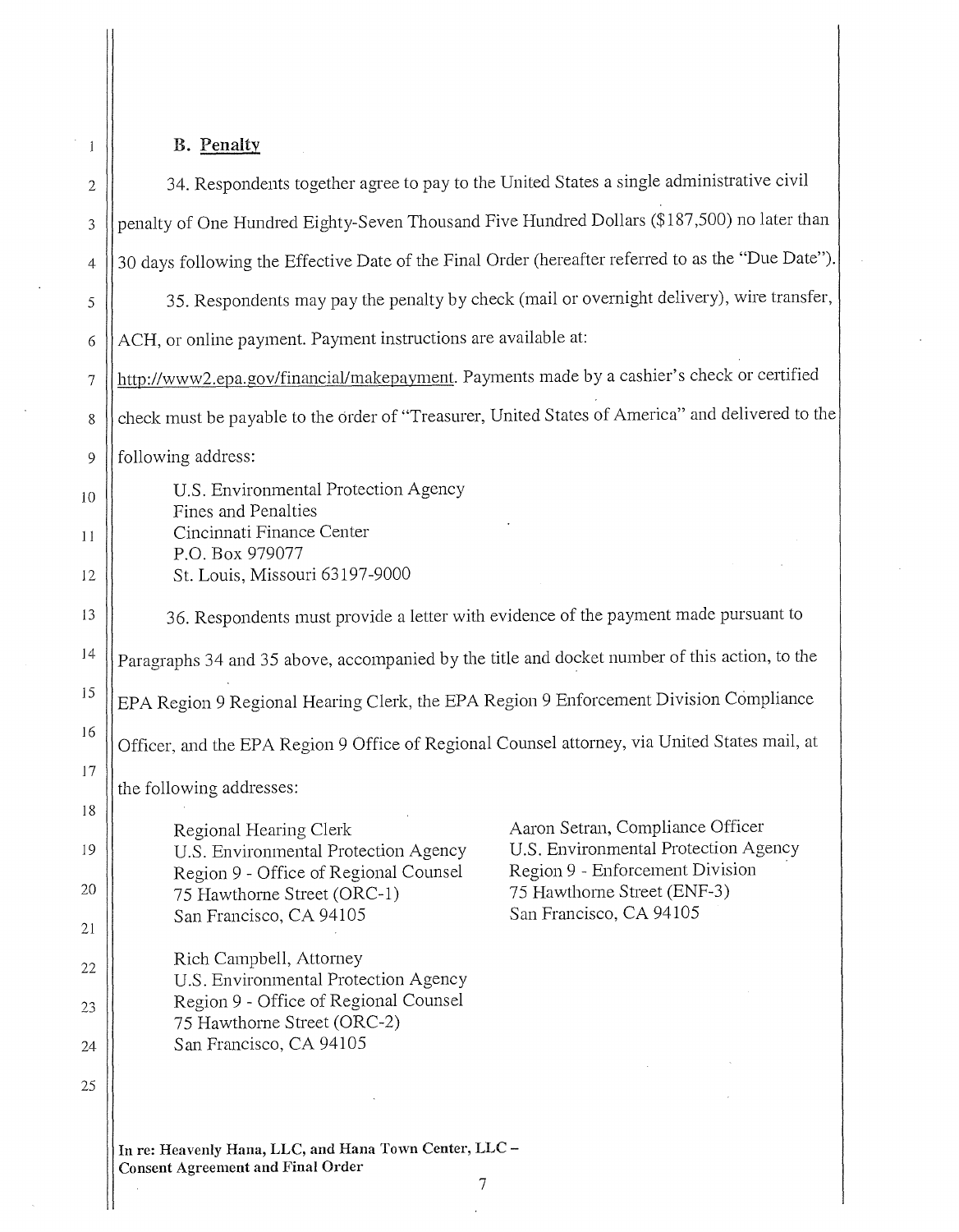5

6

4

2

 $\mathbf{1}$ 

3

37. If the full penalty payment is not received on or before the Due Date, interest shall accrue on any overdue amount from the Due Date through the date of payment, at the annual rate established by the Secretary of the Treasury pursuant to 31U.S.C.§3717. In addition, a late payment handling charge of \$15.00 will be assessed for each 30-day period (or any portion thereof) following the Due Date in which the balance remains unpaid. A 6% per annum penalty will also be applied on any principal amount not paid within 90 days of the Due Date. Respondents shall tender any interest, handling charges, or late penalty payments in the same manner as described above.

38. Pursuant to Section 1423(c)(7) of the SDWA, 42 U.S.C. § 300h-2(c)(7), if Respondents fail to pay by the Due Date the administrative civil penalty assessed in this CA/FO, EPA may bring a civil action in an appropriate district court to recover the amount assessed (plus costs, attorneys fees, and interest). In such an action, the validity, amount, and appropriateness of such penalty shall not be subject to review.

16 39. Respondents shall not deduct the civil penalty, nor any interest, late penalty payments, or administrative handling fees provided for in this CA/FO from Respondents' federal, state, or local income taxes.

# C. Compliance Requirements

40. Subject to the provisions of Paragraph 41 ("Local Approvals") and Paragraph 50 ("Force Majeure"), Respondents shall close the 14 cesspools alleged to be LCCs described in Paragraph 17 above and in Attachment A in accordance with EPA's UIC Program LCC closure requirements at 40 C.F.R. § 144.89 and in accordance with any additional Hawaii Department of Health ("HDOH") closure requirements ("Full Closure"), no later than 28 months from this CA/FO's Effective Date (hereinafter, the "Closure Date").

25

20

21

22

23

24

19

17

18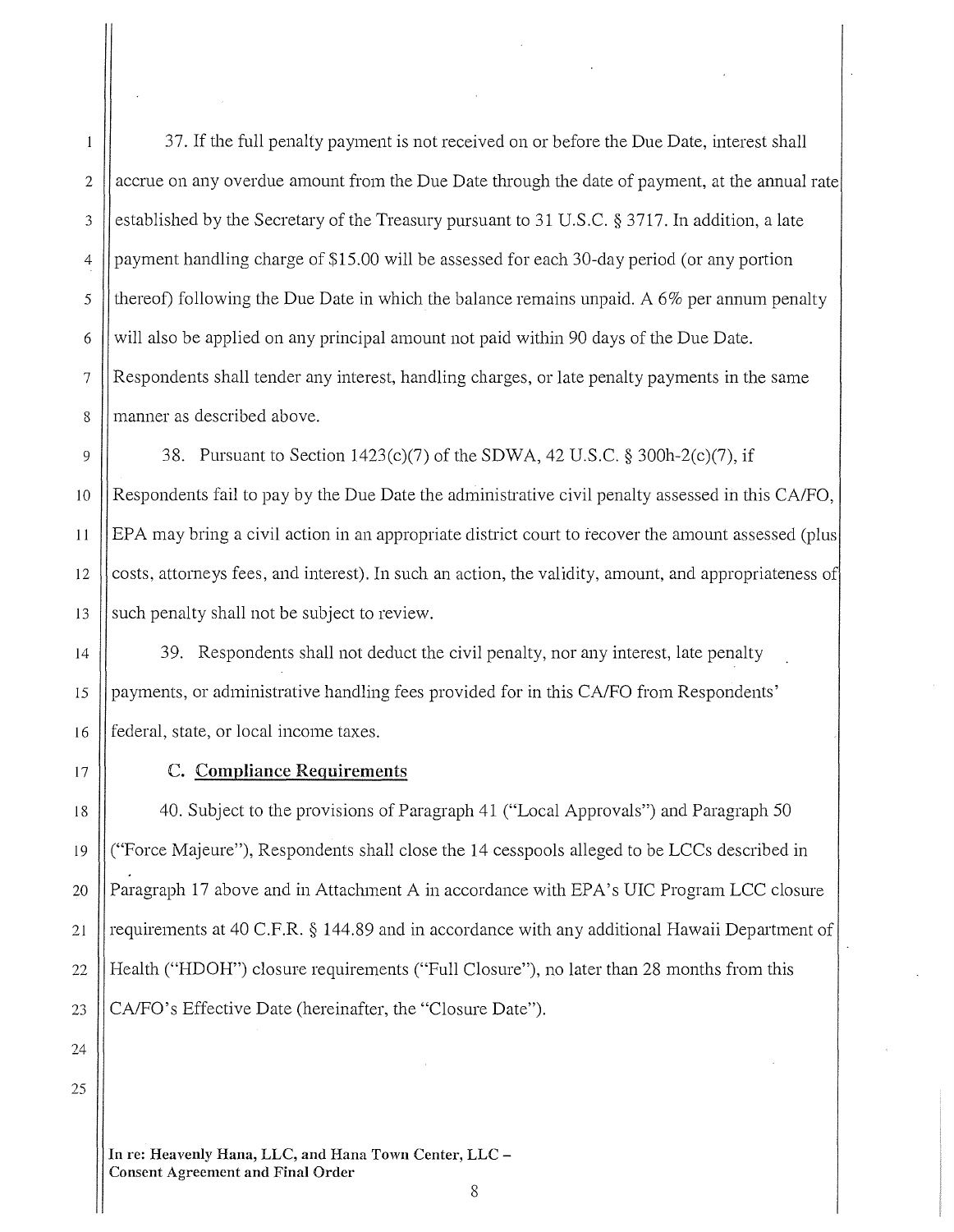41. The Parties acknowledge that Respondents' actions towards Full Closure of the 14  $\bar{1}$ LCCs in accordance with 40 C.F.R. § 144.89 and HDOH's closure requirements are subject to *2*  3 certain local governmental approval requirements ("Local Approvals"), including certain obligations regarding cultural resources, where such cultural resources are, or may be, impacted. 4 5 It is further acknowledged that issuance of such Local Approvals is not entirely within the control of Respondents and may delay the Full Closure of all 14 LCCs. If Respondents' closure 6 of any LCC is delayed due to delays in issuance of Local Approvals, Respondents shall 7 nevertheless disconnect and cease all use of the affected LCC or LCCs, and prevent any further 8  $\overline{Q}$ movement of fluids containing any contaminants through the affected LCC or LCCs, by the Closure Date ("Delayed Closure"). Any Delayed Closure which cannot be completed by the 10 11 Closure Date due to delay in issuance of Local Approvals shall be completed as soon as reasonably practicable following issuance of the required Local Approvals. A Delayed Closure 12 13 within the meaning of this paragraph shall not trigger the applicability of stipulated penalties provided for under Section III.D of this CA/FO upon Respondents' submittal of documentation 14 15 within 7 days of this CA/FO's Closure Date that demonstrates the Delayed Closure was due to a delay in issuance of Local Approvals, including any correspondence between Respondents and 16 the relevant local governmental authorities responsible for providing Local Approvals. 17

18 19 42. Respondents shall submit quarterly status reports no later than the  $15<sup>th</sup>$  day of every third month, beginning the  $4<sup>th</sup>$  month following the Effective Date of this CA/FO, describing progress that has been made toward Full Closure of the LCCs. The quarterly status reports shall provide:

> a. The status of any LCCs that have been closed in accordance with 40 C.F.R. § 144.89 and HDOH requirements, including any HDOH approvals of the conversion of the closed LCCs to individual wastewater systems, and any HDOH letters of approval to operate an individual wastewater system;

In re: Heavenly Hana, LLC, and Hana Town Center, LLC Consent Agreement and Final Order 9

20

21

*22* 

25

24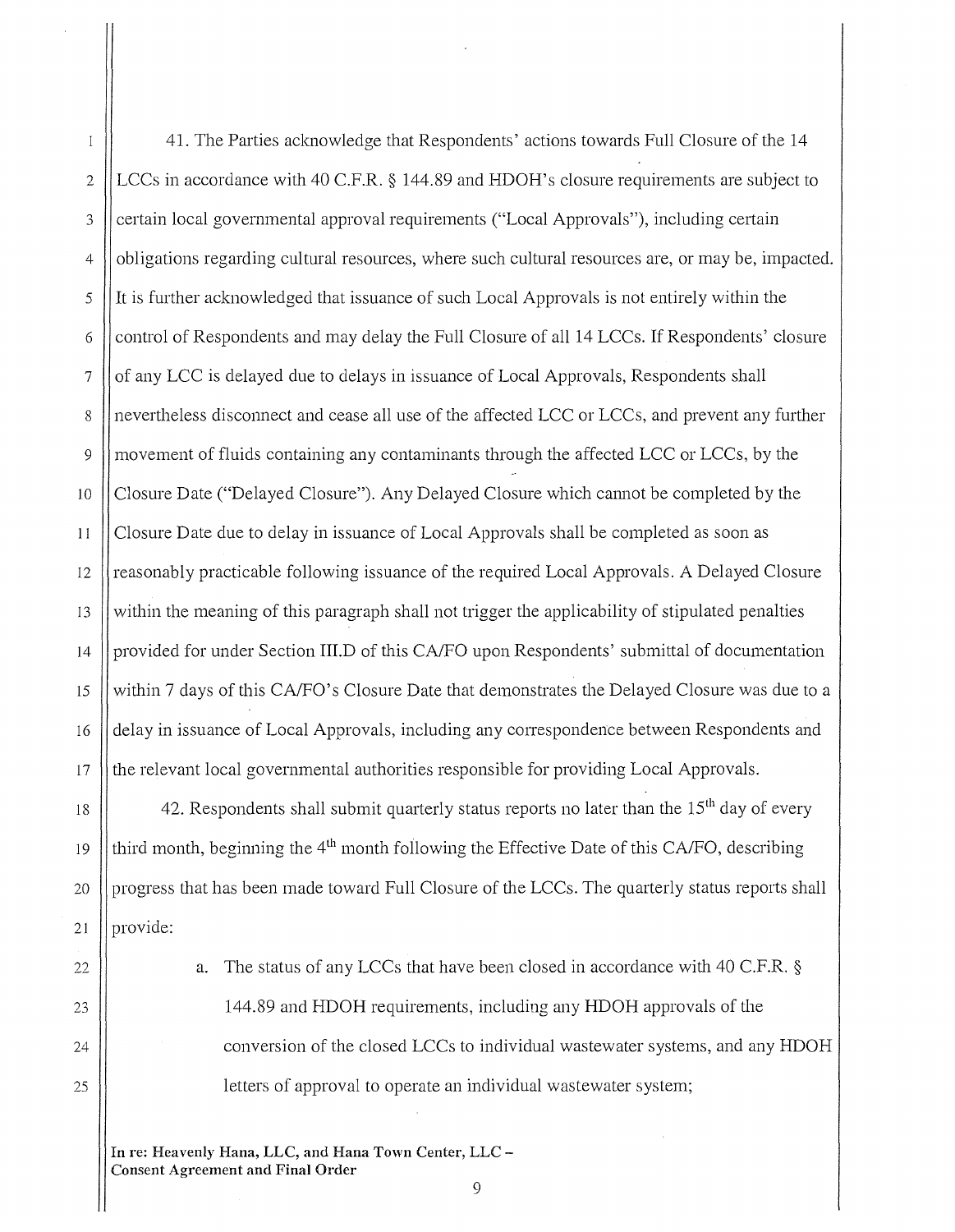|                 | The status of any LCCs that will not be closed by the Closure Date; and<br>b.                                       |  |
|-----------------|---------------------------------------------------------------------------------------------------------------------|--|
| 2               | The status of any LCCs subject to a Delayed Closure after the Closure Date,<br>$C_{\star}$                          |  |
| 3               | including: (i) any correspondence from relevant local governmental authorities                                      |  |
| 4               | that provide the basis for claiming a Delayed Closure due to a delay in issuance of                                 |  |
| 5               | Local Approvals; (ii) a narrative explanation, accompanied by photographic                                          |  |
| 6               | evidence, of how any LCC that was not closed by the Closure Date due to delays                                      |  |
| 7               | in the issuance of Local Approvals was in fact disconnected and no longer allows                                    |  |
| 8               | for the movement of fluids containing any contaminants through the affected                                         |  |
| 9               | LCC; (iii) an estimated Full Closure date for any LCC subject to a Delayed                                          |  |
| 10              | Closure.                                                                                                            |  |
| 11              | Respondents shall continue to submit quarterly status reports to EPA until Respondents' Full                        |  |
| 12              | Closure of all 14 LCCs described in paragraph 17 and Attachment A of this CA/FO.                                    |  |
| 13              | D. Stipulated Penalties                                                                                             |  |
| 14              | 43. The following stipulated penalties shall accrue per day for each day Respondents fail                           |  |
| 15              | to close all 14 LCCs subject to this CA/FO by the deadline established in Part III.C above,                         |  |
| 16              | subject to the provisions of Paragraph 41 ("Local Approvals") and/or Paragraph 50                                   |  |
| 17              | ("Force Majeure") and/or Paragraph 55 ("Stipulated Penalty Dispute Resolution"). Stipulated                         |  |
| 18              | penalties will be calculated as follows:                                                                            |  |
| 19              | Penalty Per Violation Per Day<br>Period of Noncompliance                                                            |  |
| 20 <sup>1</sup> | 1 <sup>st</sup> through 14 <sup>th</sup> day<br>\$1,000<br>15 <sup>th</sup> through 30 <sup>th</sup> day<br>\$2,000 |  |
| 21              | 31 <sup>st</sup> day and beyond<br>\$3,000                                                                          |  |
| 22              | 44. Stipulated penalties under this section shall begin to accrue on the day after                                  |  |
| 23              | Respondents fail to close all 14 LCCs by the deadlines established in Part III.C above, and shall                   |  |
| 24              | continue to accrue until Respondents' Full Closure of all 14 LCCs in accordance with 40 C.F.R.                      |  |
| 25              | § 144.89 and HDOH requirements.                                                                                     |  |
|                 |                                                                                                                     |  |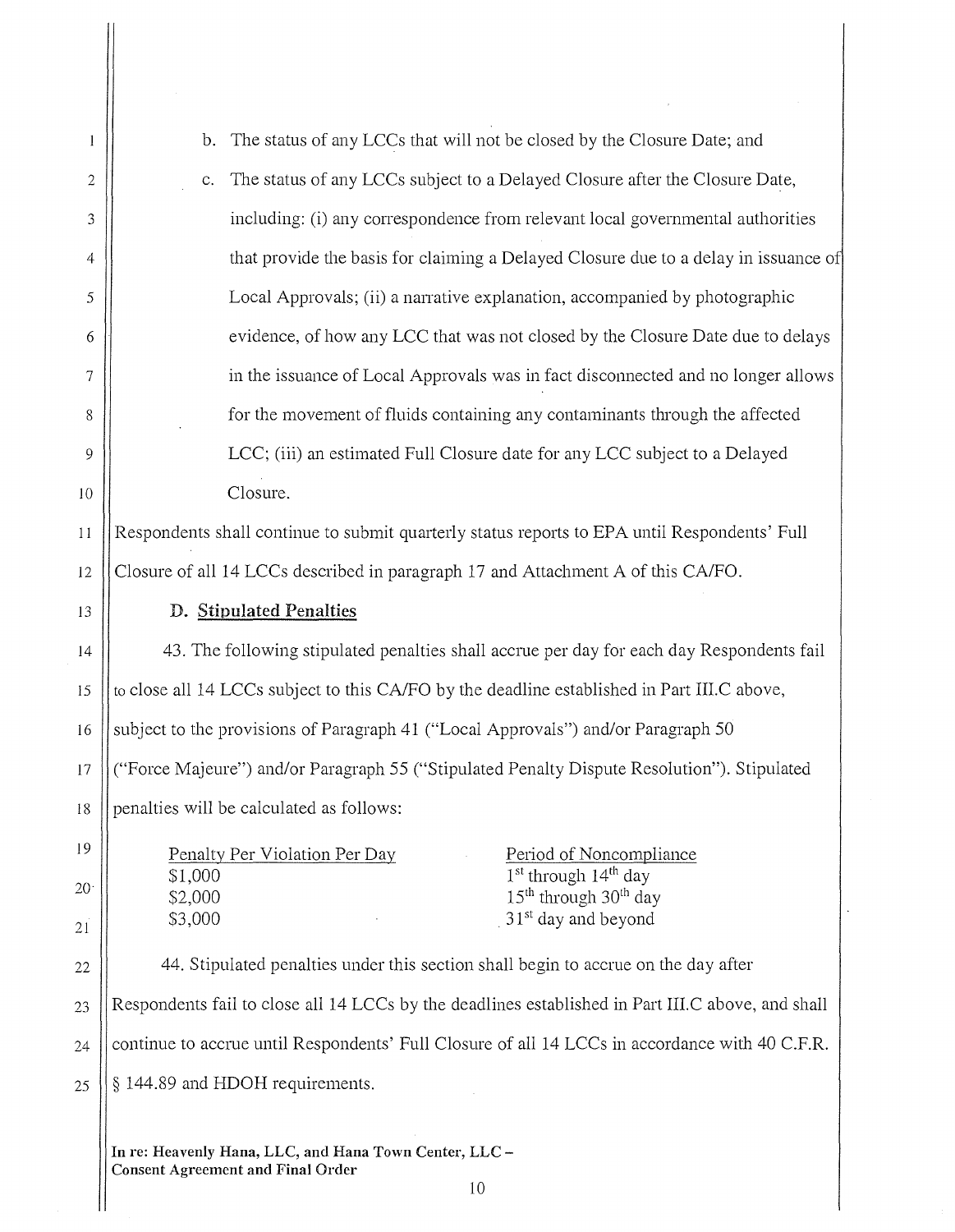45. Respondents shall pay any stipulated penalty within 30 days of receiving EPA's written demand unless Respondents contest such stipulated penalty in accordance with Paragraph 55.

46. EPA may, in the unreviewable exercise of its discretion, reduce or waive stipulated penalties otherwise due under this CA/FO.

47. EPA may demand stipulated penalties pursuant to this paragraph within 12 months after the date stipulated penalties first began to accrue as defined in Paragraph 43 above.

48. Respondents shall pay stipulated penalties owed under this Consent Agreement in the manner set forth in Paragraph 35 and with the confirmation notices required by Paragraph 36, except that the transmittal letter shall state that the payment is for stipulated penalties.

49. If Respondents fail to pay stipulated penalties according to the terms of this CA/FO, unless Respondents are contesting such stipulated penalties pursuant to Paragraph 55, Respondents shall be liable for interest on such penalties, as provided for in 28 U.S.C. § 1961, accruing as of the date payment became due. Nothing in this paragraph shall be construed to limit the United States from seeking any remedy otherwise provided by law for Respondents' failure to pay any stipulated penalties.

### E. *Force Majeure*

50. *"Force majeure,"* for purposes of this CA/FO, is defined as any event arising from causes beyond the reasonable control of Respondents, or of any entity controlled by Respondents, or of Respondents' contractors, that delays or prevents the performance of any obligation under this CA/FO despite Respondents' reasonable best efforts to fulfill the obligation. The requirement that Respondents exercise "reasonable best efforts to fulfill the obligation" includes using reasonable best efforts to anticipate any potential *force majeure* event and reasonable best efforts to address the effects of any such event (a) as it is occurring and (b) after it has occurred to prevent or minimize any resulting delay to the greatest extent possible.

In re: Heavenly Hana, LLC, and Hana Town Center, LLC Consent Agreement and Final Order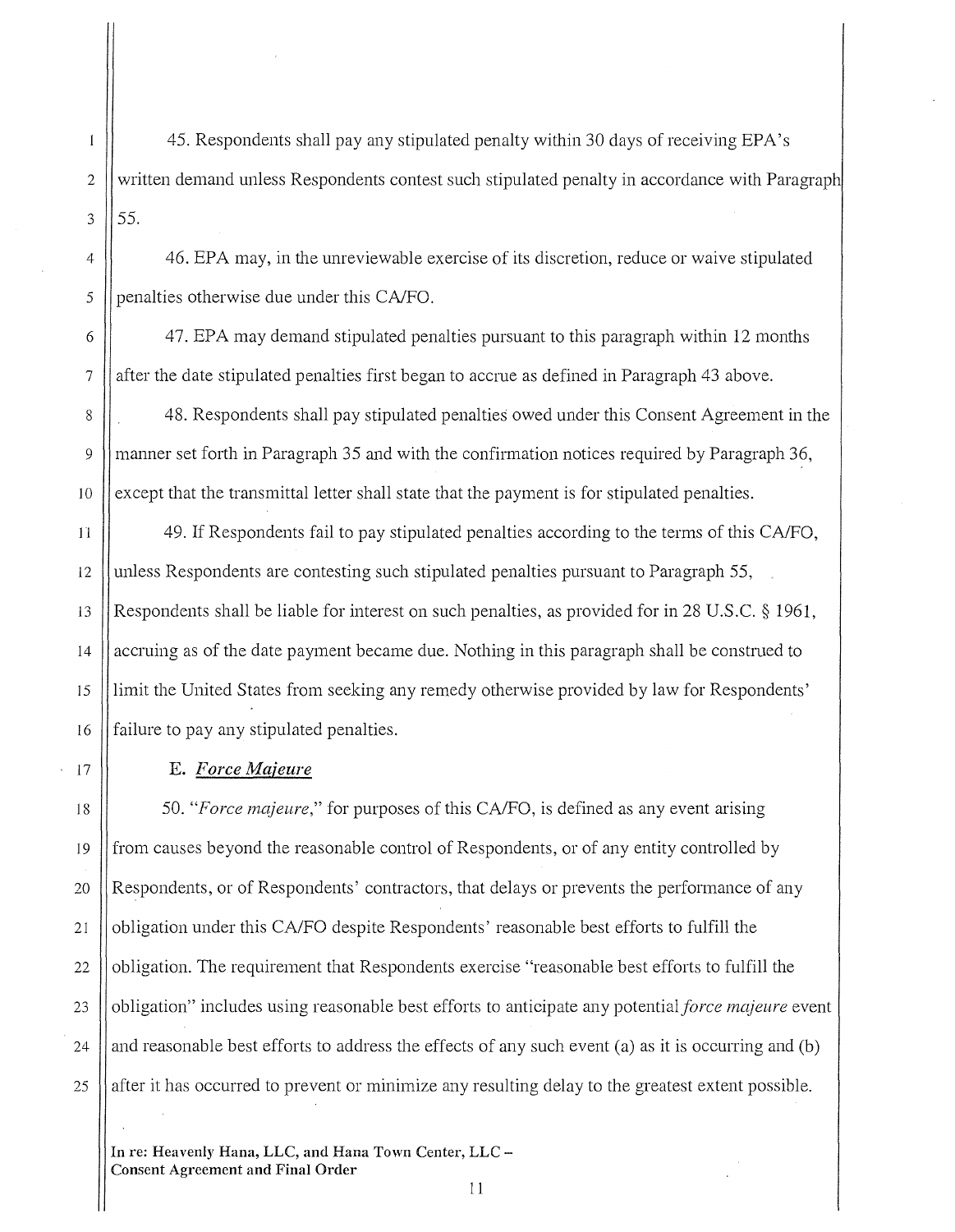Examples of events that are not *force majeure* events include, but are not limited to, increased costs or expenses of any work to be performed under this CA/FO, and normal inclement weather.

3 4 5 6 7 8 9  $10$ 12 51. If any event occurs or has occurred that may delay reaching the deadline established in Part III.C above for closure of the 14 LCCs, whether or not caused by a *force majeure* event, then Respondents shall provide written notice by electronic or facsimile transmission to EPA Region IX' s Enforcement Division within 7 calendar days of when Respondents first knew that the event might cause a delay. Within 14 days thereafter, Respondents shall provide in writing to EPA Region IX's Enforcement Division an explanation and description of the reasons for the delay; the anticipated duration of the delay; all actions taken or to be taken to prevent or minimize the delay; a schedule of implementation of any measures to be taken to prevent or mitigate the delay or the effect of the delay; Respondent's rationale for attributing such delay to *force majeure* event if it intends to assert such a claim; and a statement as to whether, in Respondent's opinion, such event may reasonably be expected to cause or contribute to an endangerment to public health or welfare or the environment. Respondents shall include with any notice all available documentation supporting the claim that the delay was attributable to *aforce majeure* event. Failure to comply with the notice requirement of this paragraph precludes Respondents from asserting any claim of *force majeure*.

18 19 20 21 *22*  23 24 52. If EPA agrees that the delay or anticipated delay is attributable to a *force majeure*  event, the time for performance of the obligations under this CA/FO that are affected by the *force majeure* event will be extended by EPA for a period of no longer than the delay resulting from the circumstances causing the delay. An extension of the time for perfonning an obligation granted by EPA pursuant to this paragraph will not, of itself, extend the time for performing a subsequent obligation. EPA will notify Respondents in writing of the length of the extension, if any, for performance of the obligations affected by the *force majeure* event.

25

*2* 

 $\mathbf{I}$ 

11

13

14

15

16

17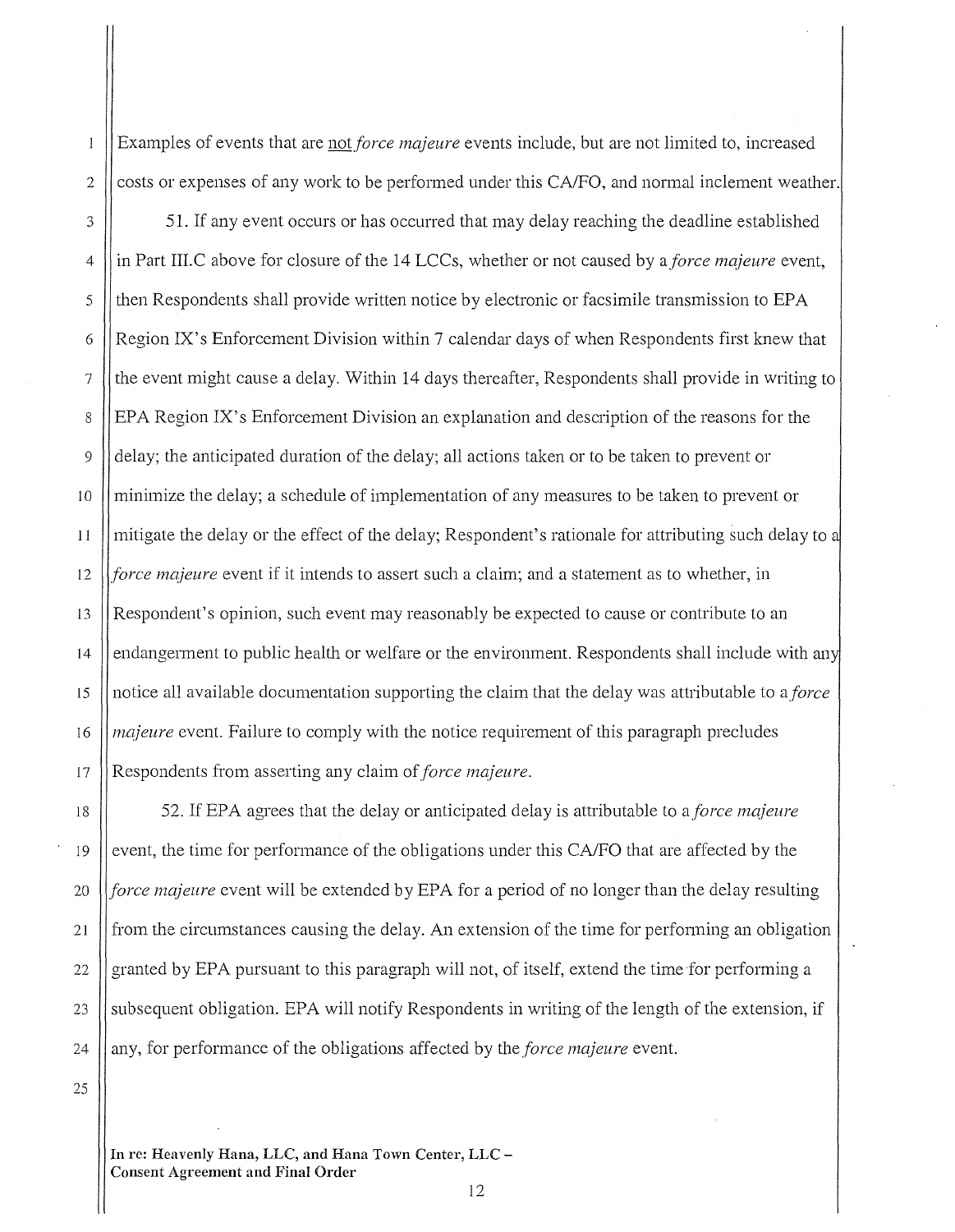53. Respondents have the burden of demonstrating, by a preponderance of the evidence, that the actual or anticipated delay has been or will be caused by *aforce majeure* event, that the duration of the delay was or will be warranted under the circumstances, that Respondents did exercise or are using their reasonable best efforts to avoid and mitigate the effects of the delay, and that Respondents complied with the requirements of this section.

 $\cdot$  10 54. In the event that EPA does not agree that a delay in achieving compliance with the requirements of this CA/FO has been or will be caused by a *force majeure* event, EPA will notif Respondents in writing of its decision and any delays will not be excused. Upon this occurrence, the stipulated penalties specified in Part III.D of this CA/FO will become due and must be paid by Respondents according to the process expressed in Paragraphs 35 and 36, unless Respondents contest the finding that the delay was not caused by *aforce majeure* event, in which case the Parties shall seek to resolve their differences in accordance with the requirements of Paragraph 55.

14

15

16

17

18

19

20

21

22

23

25

24

## 55. Stipulated Penalty Dispute Resolution

- a. The dispute resolution procedures of this paragraph shall be the exclusive mechanism to resolve disputes arising under or with respect to this CA/FO's stipulated penalty provisions.
- b. If Respondents dispute a decision by EPA to demand stipulated penalties, pursuant to Paragraph 45 above within 30 days ofreceiving EPA's demand, this dispute shall in the first instance be the subject of informal negotiations between the Parties. The period for informal negotiations shall not exceed 20 calendar days from the time the dispute arises, unless it is modified by written agreement of the Parties. The dispute shall be considered to have arisen when the Assistant Director of the Enforcement Division's Water and Pesticide Branch receives a written Notice of Dispute from Respondents.

13

In re: Heavenly Hana, LLC, and Hana Town Center, LLC-Consent Agreement and **Final** Order

 $\mathbf{1}$ 

7

8

9

11

12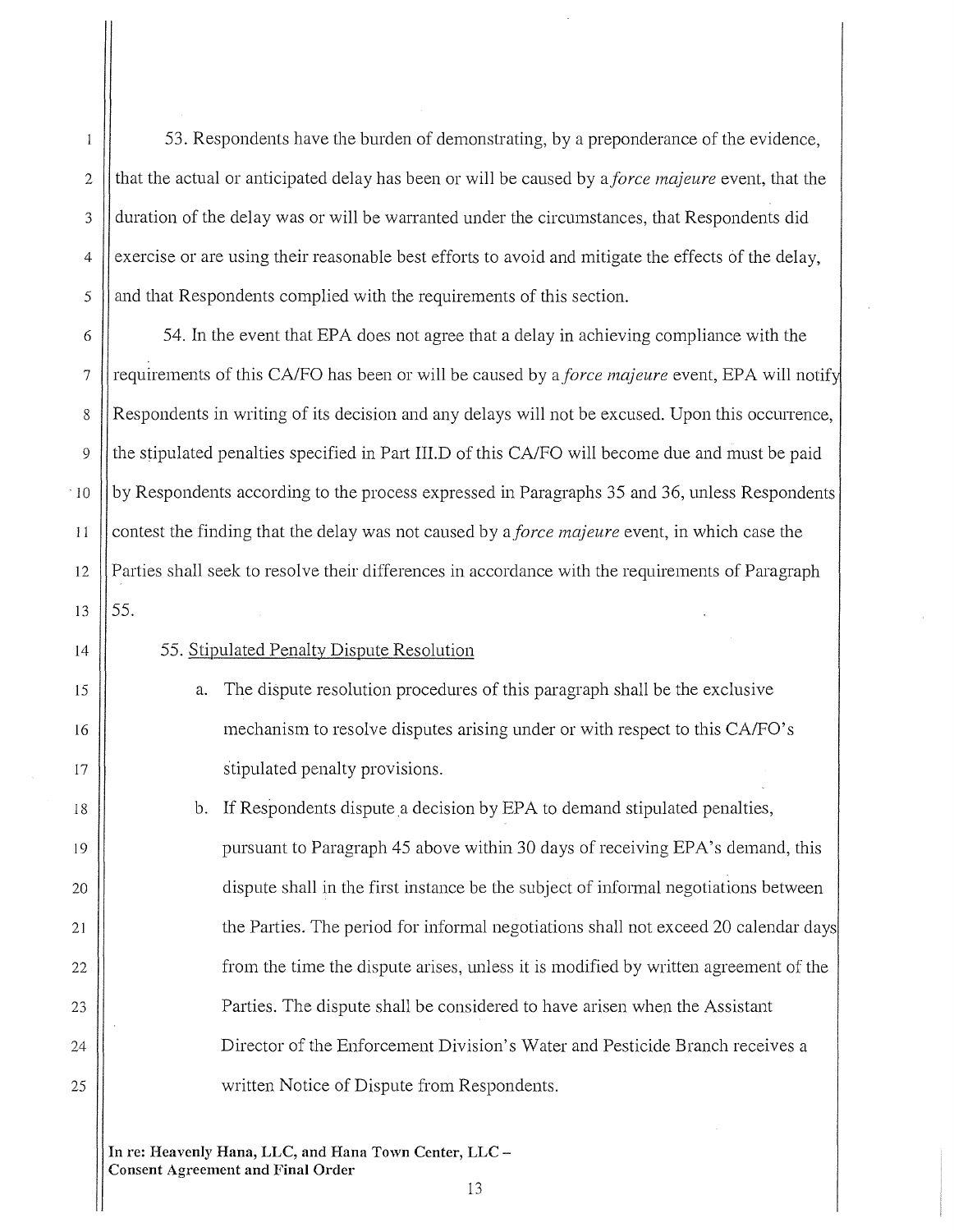| 1              | c.   | In the event that the Parties cannot resolve a dispute by informal negotiations                |
|----------------|------|------------------------------------------------------------------------------------------------|
| $\overline{2}$ |      | under the preceding paragraph, then the position advanced by the Enforcement                   |
| 3              |      | Division shall be considered binding unless, within 10 calendar days after the                 |
| 4              |      | conclusion of the informal negotiation period, Respondents invoke the formal                   |
| 5              |      | dispute resolution procedures set forth in subparagraphs (d) and (e) below by                  |
| 6              |      | providing a written Statement of Position on the dispute to the Director of the                |
| 7              |      | EPA Region 9 Enforcement Division ("Director"), which shall include, but not be                |
| 8              |      | limited to, any factual data, analysis or opinion supporting Respondents' position,            |
| 9              |      | as well as any supporting documentation relied upon by Respondents.                            |
| 10             |      | Respondents shall also provide a copy of their Statement of Position to the                    |
| 11             |      | Assistant Director of the Enforcement Division's Water and Pesticide Branch.                   |
| 12             | d.   | Within 20 calendar days after receipt of Respondents' written Statement of                     |
| 13             |      | Position as required by subparagraph (c) above, the Assistant Director of the                  |
| 14             |      | Enforcement Division's Water and Pesticide Branch shall provide its written                    |
| 15             |      | Statement of Position to the Respondents and the Director, which shall include,                |
| 16             |      | but not be limited to, any factual data, analysis, or opinion supporting the demand            |
| 17             |      | for stipulated penalties.                                                                      |
| 18             |      | Following receipt of both Statements of Position submitted pursuant to                         |
| 19             |      | subparagraphs (c) and (d) above, the Director will issue a final decision resolving            |
| 20             |      | the dispute. The Director's decision shall be binding and considered final.                    |
| 21             |      | 56. Subject to the provisions of Paragraph 25 above related to the effect of this settlement,  |
| 22             |      | the stipulated penalties provided for in this CA/FO shall be in addition to any other rights,  |
| 23             |      | remedies, or sanctions available to EPA for Respondent's violation of this CA/FO or applicable |
| 24             | law. |                                                                                                |
| 25             |      |                                                                                                |

 $\overline{\phantom{a}}$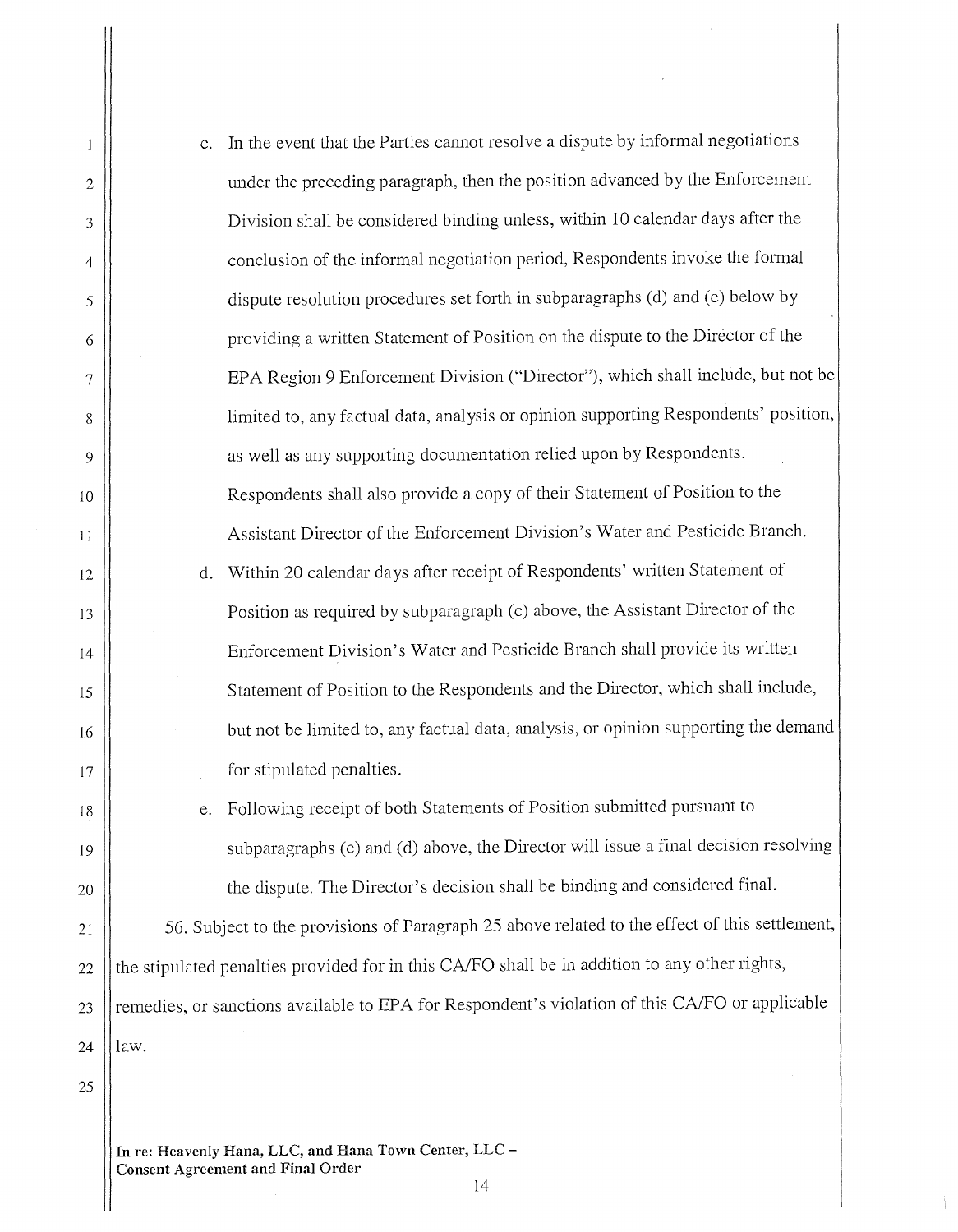| 1  | F. Notices                                                                                         |  |
|----|----------------------------------------------------------------------------------------------------|--|
| 2  | 57. Respondents must send any written communications, including any requests for                   |  |
| 3  | extensions of time to meet the compliance deadline set forth in Part III.C above, to the following |  |
| 4  | address:                                                                                           |  |
| 5  | Aaron Setran, Compliance Officer                                                                   |  |
| 6  | U.S. Environmental Protection Agency<br>Region 9 - Enforcement Division                            |  |
| 7  | 75 Hawthorne Street (ENF-1)<br>San Francisco, CA 94105                                             |  |
| 8  | 58. EPA must send any written communications, including any response to requests for               |  |
| 9  | extensions of time to meet the compliance deadline set forth in Part III.C above, to the following |  |
| 10 | addresses:                                                                                         |  |
| 11 | Doug Wiley                                                                                         |  |
| 12 | Amstar<br>1050 17th Street, 23rd Floor                                                             |  |
| 13 | Denver, CO 80265                                                                                   |  |
| 14 | With an [electronic] copy to:                                                                      |  |
| 15 | Dave Roth                                                                                          |  |
| 16 | Travaasa Experiential Resorts<br>Hana Office                                                       |  |
| 17 | Email: dave.roth@travaasa.com                                                                      |  |
| 18 | And:                                                                                               |  |
| 19 | Andrew Wolf                                                                                        |  |
| 20 | Amstar<br>1050 17th Street, 23rd Floor                                                             |  |
| 21 | Denver, CO 80265<br>Email: andrew.wolf@amstar.com                                                  |  |
| 22 | And:                                                                                               |  |
| 23 | Kevin G. Desharnais                                                                                |  |
| 24 | Mayer Brown LLP<br>71 South Wacker Drive                                                           |  |
| 25 | Chicago, Illinois 60091<br>Email: KDesharnais@mayerbrown.com                                       |  |
|    | In re: Heavenly Hana, LLC, and Hana Town Center, LLC-<br><b>Consent Agreement and Final Order</b>  |  |

 $\sim$   $\sim$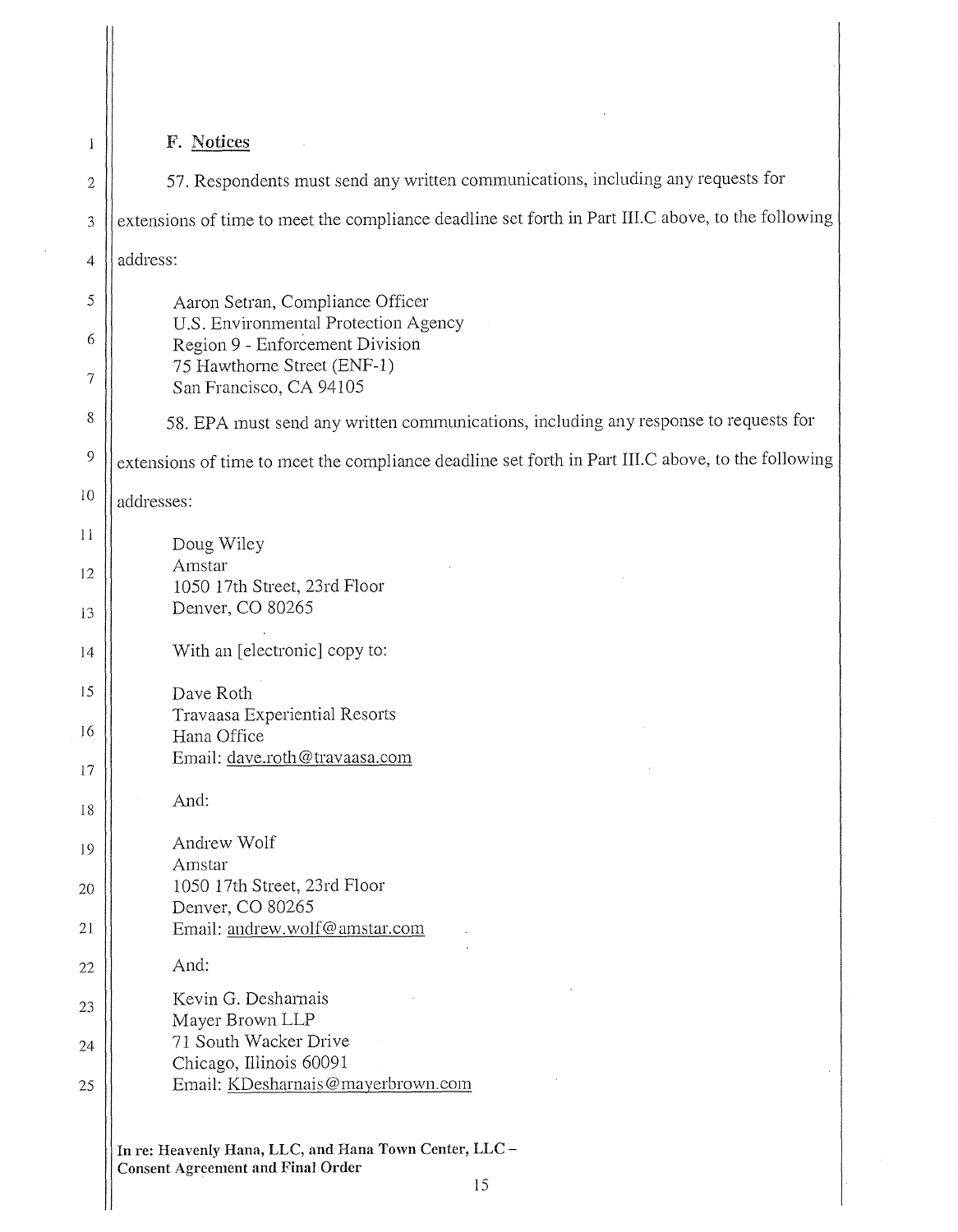59. The person signing Respondents' submissions must make the following certification:

*I certify under penalty of law that this document and all attachments were prepared under my direction or supervision in accordance with a system, designed to assure that qualified personnel properly gather and evaluate the information*  submitted. Based on my inquiry of the person or persons who manage the system, *or those persons directly responsible for gathering the information, the information submitted is, to the best ofmy knowledge and belief, true, accurate, and complete. I am aware that there are significant penalties for submitting false*  information, including the possibility of fine and imprisonment for knowing *violations.* 

### IV. EFFECTIVE DATE AND TERMINATION

5

6

7

8

9

2

 $\overline{1}$ 

3

4

10

l l

12

13

15

16

17

18

19

14

20

21

22

23

24

25

60. This CA/FO shall terminate only after Respondents have complied with all requirements of the CA/FO, including payment of any interest and late fees, and after EPA has issued a written notice of termination, which notice of termination shall be issued by EPA within 30 days after receipt of confirmation of completion of the Full Closure of all 14 LCCs specified herein. The "Effective Date" of the CA/FO shall be the date that the Final Order is filed.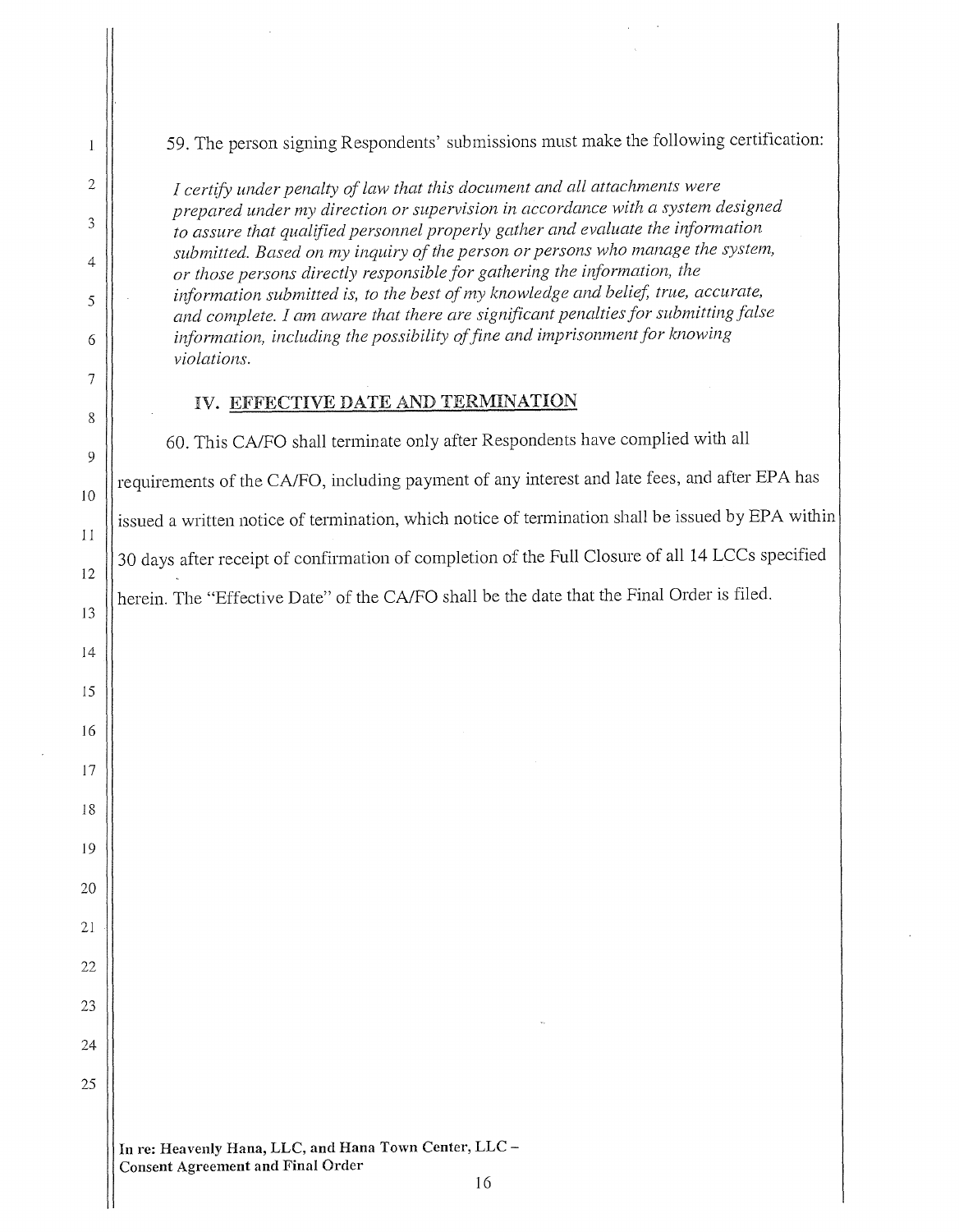$\mathbf{I}$ FOR THE CONSENTING PARTIES: RESPONDENT HEAVENLY HANA LLC: *2* 3 Date: 8/6/15 NAME 4 **5**  Manall TITLE 6 7 RESPONDENT HANA TOWN CENTER. LLC: 8 Date:  $\frac{8}{6}/5$ 9 **NAME**  $Max$ 10 TITLE I I 12 13 FOR THE UNITED STATES ENVIRONMENTAL PROTECTION AGENCY: 14 15 Date:  $\frac{8}{12}\frac{1}{5}$ 16  $~$ Kathleen Johnson 17 Director, Enforcement Division, Region IX U.S. Environmental Protection Agency 18 .75 Hawthorne Street San Francisco. CA 94105 19 20 21 22 23 *24* 25 **In** re: Heavenly Hana, LLC. and Hana Town Center, LLC Consent Agreement **and** Final Order 17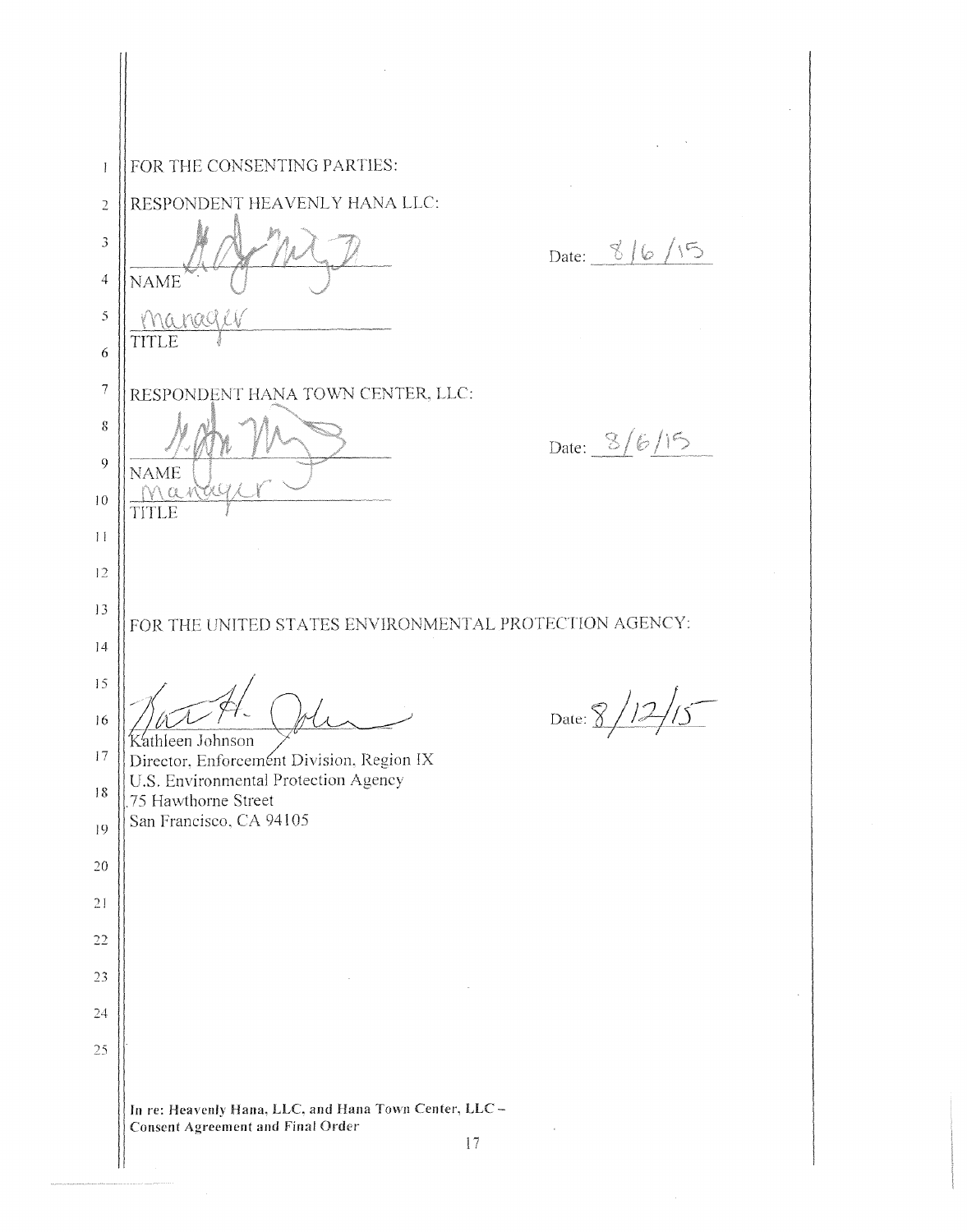| UNITED STATES ENVIRONMENTAL PROTECTION AGENCY |
|-----------------------------------------------|
| <b>REGION IX</b>                              |
| 75 Hawthorne Street                           |
| San Francisco, California 94105               |

)

)

) )

) ) )

)

IN THE MATTER OF:

Heavenly Hana, LLC, and Hana Town Center LLC,

7 Hana, Maui,

*5* 

6

8

9

4

2

 $\mathbf{1}$ 

3

10

11

12

13

15

16

17

18

19

14

20

21

22

23

24

*25* 

Respondents.

) DOCKET NO. UIC-09-2015-0001

) CONSENT AGREEMENT AND **EXPLOSED**FINAL ORDER

Proceedings under Sections 1423(c) and ) 1445(a) of the Safe Drinking Water Act,  $42~U.S.C.$  §§ 300h-2(c) and 300 $j-4(a)$ .

The United States Environmental Protection Agency Region 9 ("EPA"), and Heavenly Hana LLC and Hana Town Center, LLC ("Respondents"), having entered into the foregoing Consent Agreement, and EPA having duly publicly noticed the Stipulations and Findings and proposed Final Order regarding the matters alleged therein,

# IT IS HEREBY ORDERED THAT:

1. The foregoing Consent Agreement and this Final Order (Docket No. UIC-09-2015 0001) be entered;

2. Respondents pay a single administrative civil penalty of \$187,500 dollars to the Treasurer of the United States of America in accordance with the terms set forth in the Consent Agreement;

3. Respondents shall close or otherwise disconnect and cease using all 14 LCCs described in Paragraph 17 and Attachment A to this CA/FO no later than 28 months of this CA/FO's Effective Date; and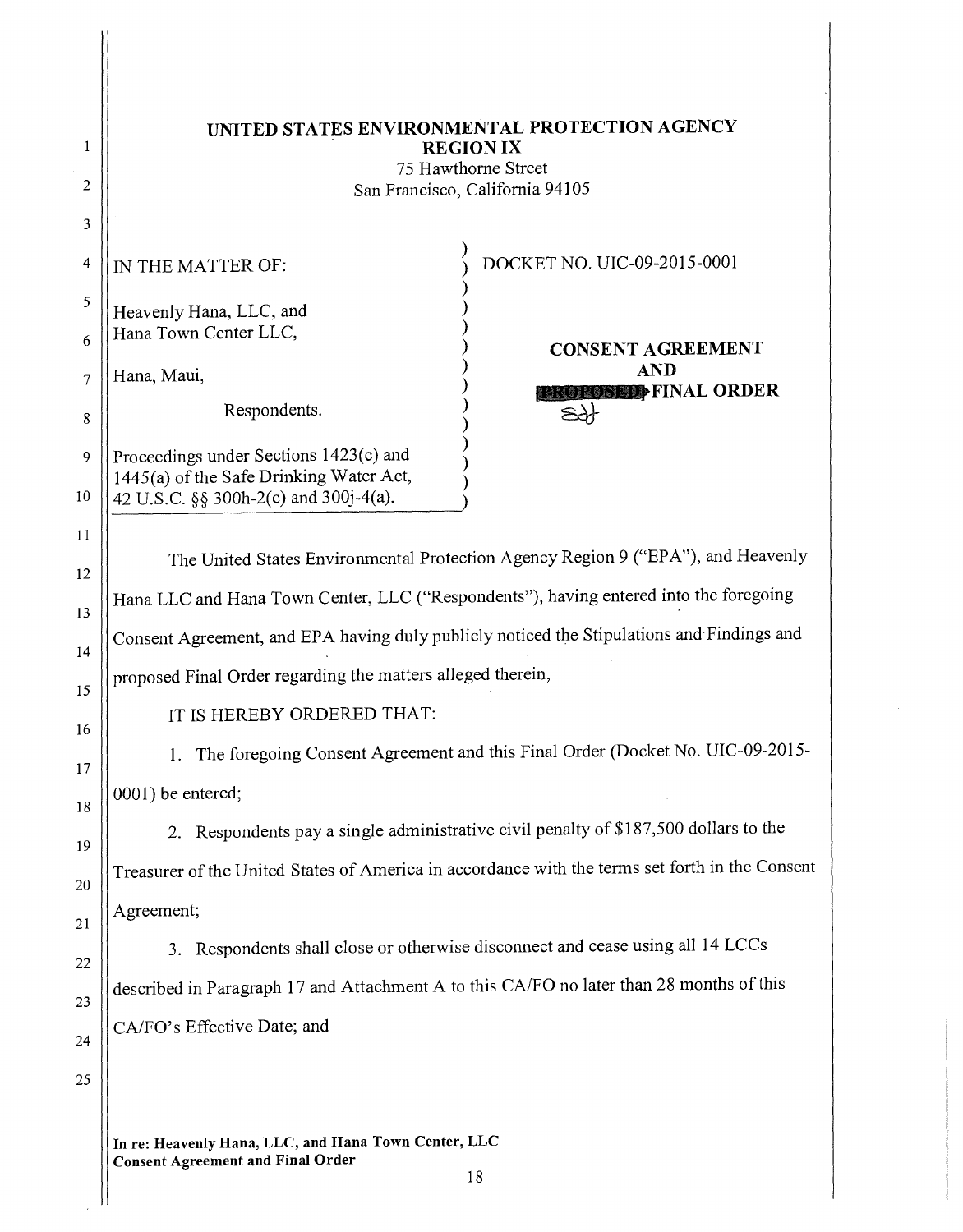4. Close any of the 14 LCCs that were not closed within 28 months of this CA/FO's Effective Date (but which were disconnected and ceased to be used by that date) as soon as reasonably practicable following issuance of any state and local governmental approval requirements, and in accordance with Part III.C of the CA/FO ("Compliance Requirements"). This Final Order's Effective Date is the date that it is filed. This Final Order constitutes full adjudication of the allegations in the Consent Agreement entered into by the Parties in this proceeding.

 Regional Judicial Officer, U.S. Environmental Protection Agency

 $\mathbf{1}$ 

 $_{\text{Date: } 9\frac{9}{18} \sqrt{5}}$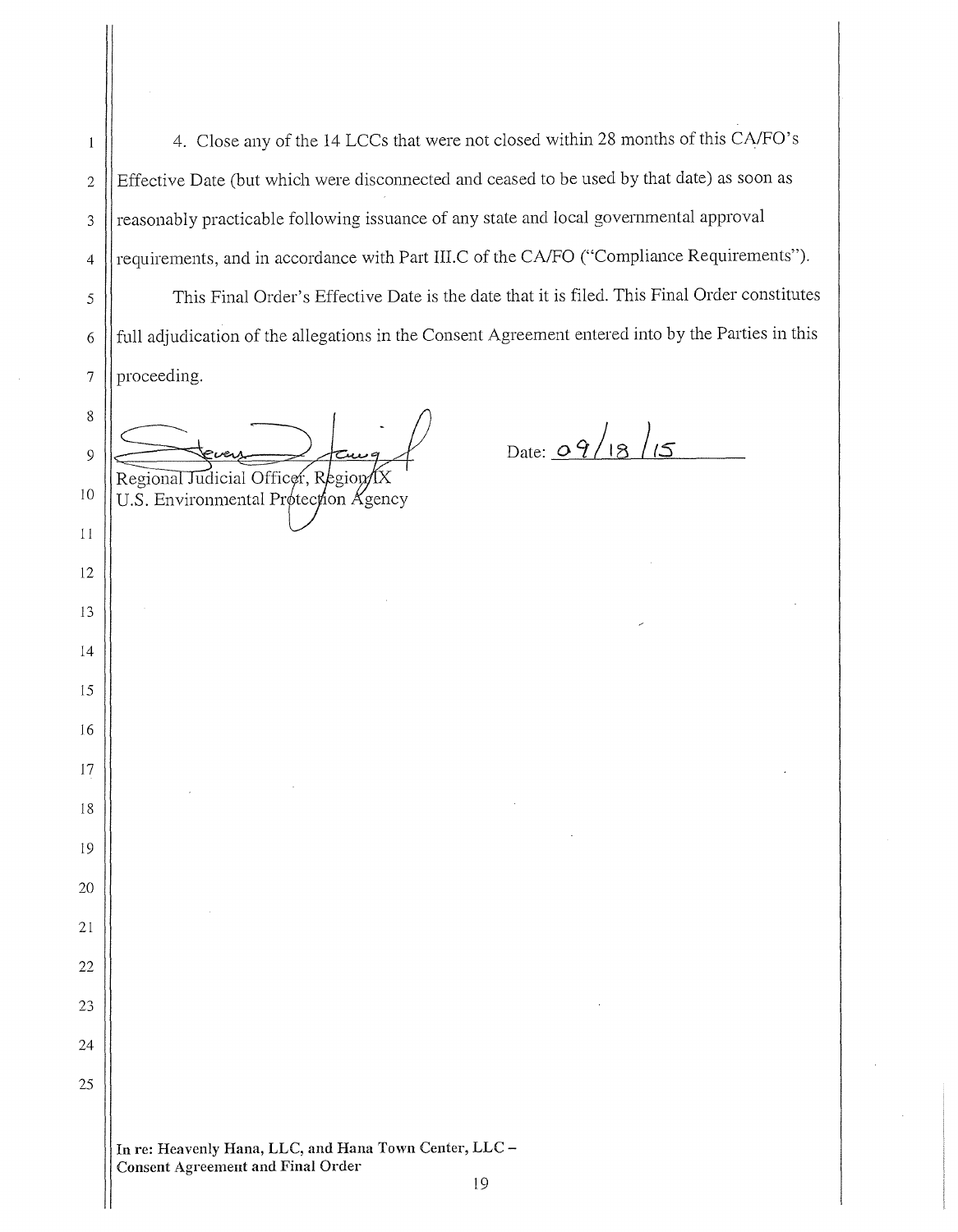|         | <b>ATTACHMENT A</b>                                                                                                                                      |
|---------|----------------------------------------------------------------------------------------------------------------------------------------------------------|
| 1       |                                                                                                                                                          |
| 2       |                                                                                                                                                          |
| 3       | CONSENT AGREEMENT AND FINAL ORDER                                                                                                                        |
| 4       | IN RE: HEAVENLY HANA, LLC and HANA TOWN CENTER, LLC<br>LARGE CAPACITY CESSPOOLS TO BE CLOSED                                                             |
| 5       | AT THE TRAVAASA HOTEL HANA RESORT, HANA, MAUI                                                                                                            |
| 6       |                                                                                                                                                          |
| 7       | 1. The large capacity cesspool that serves the Travaasa Hotel Hana Resort ("Hotel")<br>Buildings ("Bldgs.") TC-4 and 5.                                  |
| 8       | The large capacity cesspool that serves the Plantation Guest House (Bldg. R1) and Bldg.<br>2.<br>R <sub>3</sub> .                                        |
| 9       | The large capacity cesspool that serves Bldg. R-2.<br>3.                                                                                                 |
| 10      | The large capacity cesspool that serves Bldg. G-6.<br>4.<br>The large capacity cesspool that serves Garden Suite Guest Rooms at Bldg. G-30-33.<br>5.     |
|         | The large capacity cesspool that serves eight Garden Suite Rooms at Bldgs. G-34-41.<br>6.                                                                |
| 11      | The large capacity cesspool that serves six separate Garden Suite Guest Rooms at Bldg.<br>7.<br>G-44-49.                                                 |
| 12      | 8. The large capacity cesspool that serves the Hamoa Beach Pavilion Restrooms (Bldg. HB-<br>2).                                                          |
| 13      | 9. The large capacity cesspool that serves Bldgs. R5 through 9.                                                                                          |
| $^{14}$ | 10. The large capacity cesspool (CP-1) that serves Waikoloa Suites and Residences (the<br>"Residences") 101 and 102.                                     |
| 15      | 11. The large capacity cesspool (CP-2) that serves Residences 104 and 103.<br>12. The large capacity cesspool (CP-3) that serves Residences 106 and 105. |
| 16      | 13. The large capacity cesspool (CP-4) that serves Residences 108 and 107.                                                                               |
| 17      | 14. The large capacity cesspool (CP-5) that serves Residences 110 and 109.                                                                               |
| 18      |                                                                                                                                                          |
|         |                                                                                                                                                          |
| 19      |                                                                                                                                                          |
| 20      |                                                                                                                                                          |
| 21      |                                                                                                                                                          |
| 22      |                                                                                                                                                          |
| 23      |                                                                                                                                                          |
| 24      |                                                                                                                                                          |
| 25      |                                                                                                                                                          |
|         |                                                                                                                                                          |
|         | In re: Heavenly Hana, LLC, and Hana Town Center, LLC -<br><b>Consent Agreement and Final Order</b>                                                       |
|         | 20                                                                                                                                                       |
|         |                                                                                                                                                          |